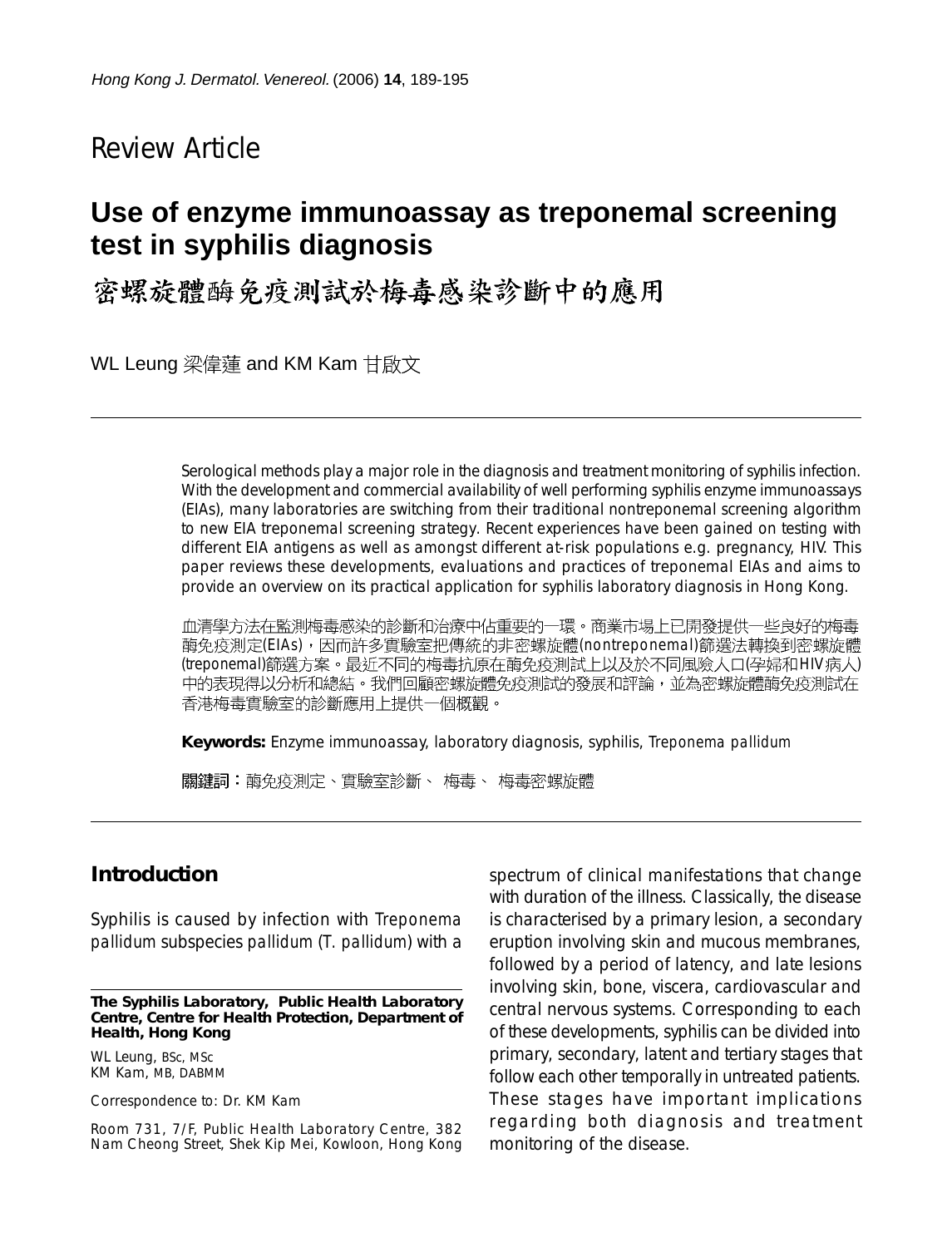*T. pallidum* is a human obligate parasite which is difficult to culture *in vitro*, therefore diagnosis can only be made either using direct detection of the spirochaetes from the exudates, body fluids or tissues or indirect serological tests. Currently there is no single ideal diagnostic test that can optimally detect the pathogen or host response across every stage of the disease.

Serological tests for syphilis can be divided into non-treponemal and treponemal tests. Nontreponemal tests, including Venereal Disease Research Laboratories (VDRL) or Rapid Plasma Reagin (RPR), detect non-specific antibodies and are good indicators of treatment response. On the other hand, treponemal tests measure specific treponemal antibodies in serum which include the *Treponema pallidum* particle agglutination (TPPA), *Treponema* haemagglutination assay (TPHA), native or recombinant antigen enzyme immunoassay (EIA) and fluorescent treponemal antibody absorption test (FTA-ABS).

There have been a number of recent reviews published with respect to serodiagnosis of syphilis<sup>1,2</sup> and a previous issue of this journal<sup>3</sup> provided update on syphilis laboratory testing. The focus in this article is on the use of enzyme immunoassay (EIA) for syphilis which has been adopted in Public Health Laboratory Centre in Hong Kong since 2004.

#### **Development of enzyme immunoassays**

In 1907, the first report of experimental inoculation of *T. pallidum* of human to the testicle of rabbit was published. It was not until 1949 that the first laboratory test identifying specific antitreponemal antibodies, the *T. pallidum* immobilisation test, was introduced.4 Due to its complexity, however, this test has rarely been used for diagnostic purposes. Since 1957, with the development and launching of the fluorescent treponemal antibody test,<sup>5</sup> more treponemal tests were designed and adopted in diagnostic laboratories that are engaged with STD prevention and control programs on a population scale.

Enzyme immunoassay was introduced in the mid-1970's, and has rapidly become a widely adopted immunological assay for the diagnosis of both infectious and noninfectious stages of the disease. Engvall and Perlmann, $6,7$  who pioneered the development of enzyme immunoassays, employed antigens or antibodies conjugated to enzymes in a way that the immunological and enzyme activity of each moiety can be measured spectrophotometrically. Since then, these assays took over much of the place of radioimmunoassay in many diagnostic laboratory settings as the former offers both objective results and comparable sensitivity, while at the same time avoided the problems of disposal and short half-lives with radioactive materials.

Subsequently, Veldkamp and Visser<sup>8</sup> published EIA for syphilis using an ultrasonicate *T. pallidum* as antigen with promising results. Following that work, numerous new products and studies on syphilis EIAs had since been designed and adopted according to different laboratory settings.

Different EIAs formats are usually used, which may include one- or two-step sandwich assay, competitive assay, capture assay,...etc. The theory and practice of EIA has been well described by Voller et al.<sup>9</sup> Over the years, the development platform of EIA testing has become relatively standard, and the performance of each new syphilis EIA test is mostly dependent upon the specific antigen that is chosen.

In brief, there are two categories of EIAs for syphilis laboratory testing, viz: immunoassays for nontreponemal antibodies, and assays for specific treponemal antibodies. The antigens used in nontreponemal EIAs mostly are cardiolipin antigens or cardiolipin-lecithin-cholesterol (VDRL antigen). Several nontreponemal EIAs are also under development with performance comparable to classical nontreponemal tests.10,11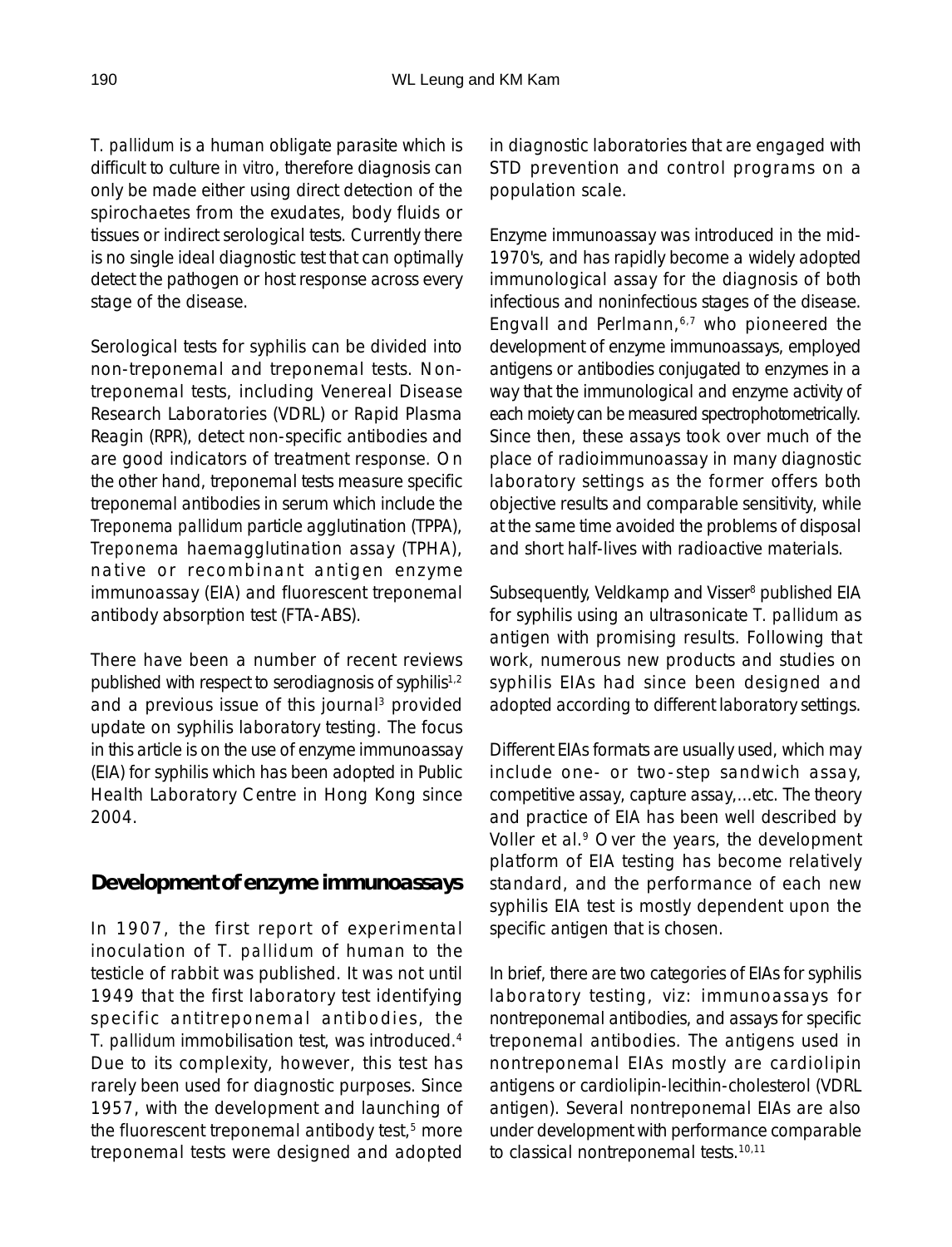The early syphilis EIAs used antigens derived from sonicated or solubilised native *T. pallidum*. Evaluations found that these produced comparable sensitivity and specificity to other treponemal tests.12-16 Later on, recombinant proteins were designed and developed that utilised cloned antigens specific for *T. pallidum*. 17 Recombinant antigen-based enzyme immunoassay for syphilis has become the main stream of EIA testing products used in most high throughput laboratories. A number of commercial recombinant EIAs are available and the evaluation studies that followed or as on-going projects, showed promising results that are comparable with other treponemal tests.<sup>18-24</sup> At the present stage, depending on the testing algorithm adopted for a specific epidemiological situation, it is now quite conclusive that EIA can serve both as a screening or confirmatory treponemal test in syphilis laboratory testing.<sup>12,25-31</sup>

## **Syphilis clinical staging with serology findings**

In primary syphilis, clinical presentation includes typical chancriform ulcer commonly found in the genital tract and perineal areas, with the exception of intra-oral ulcers and typical spirochetes in serous discharge of the ulcers best examined under dark ground microscopy (DGM).<sup>32</sup> Reactive serology of EIA, TPPA, FTA-ABS, or VDRL supports clinical diagnosis. Quantitative VDRL test reflects disease activity and essential for treatment monitoring. In secondary syphilis, typical clinical features of secondary syphilis include condylomata lata, mucous patches, papulosquamous skin eruption with involvement of palms and soles, moth eaten alopecia, fever, malaise, joint pain, periostitis, hepatitis, meningitis, uveitis and general lymphadenopathy. Laboratory diagnosis include demonstrable typical spirochetes by DGM from serous discharge of lesions or positive EIA and QVDRL plus either reactive TPPA or FTA-ABS. Again, quantitative VDRL test at this stage reflects disease activity and useful for treatment monitoring. In one study<sup>32</sup> comparing DGM and treponemal serological tests in early syphilis, EIA had a sensitivity of 57% in primary syphilis when compared to DGM where the latter was performed (the reason stated for not performing was that herpes was the presumed diagnosis). Therefore, DGM remains a rapid and sensitive test in primary syphilis, but requires physician alertness as well as trained staff to perform on all anogenital ulcers and suspected syphilitic lesions.

During latent syphilis, there are typically little or no clinical symptom and sign, and manifesting only as positive EIA with non reactive or low tire VDRL, plus either TPPA or FTA-ABS positive.28,33 Quantitative VDRL test can also reflect disease activity and used for treatment monitoring for those VDRL-reactive cases. When neurosyphilis occurs, clinical presentations include Argyll Robertson pupil, tabes dorsalis, and features of general paralysis of insane. At this stage, there will be positive EIA plus either TPPA or FTA-ABS positive. CSF-VDRL titre is also typically higher than serum VDRL titre. In cardiovascular syphilis, clinical presentations are that of aneurysm of ascending aorta, aortic incompetence, and atypical angina. Syphilis laboratory findings are positive EIA plus either positive TPPA or FTA-ABS.<sup>33</sup>

#### **Application of enzyme immunoassays for syphilis laboratory testing**

A presumptive diagnosis of syphilis infection is possible with the use of a single syphilis serology test. However, the use of only one type of serologic test is not adequate for diagnosis as false-positive nontreponemal test results are well known to be associated with a number of medical diseases and conditions unrelated to *T. pallidum* infection. In one case control study comparing cases at Sexual Health Centre with two control groups, a manual review of 22 isolated positive syphilis EIA (all other syphilis serology is negative) showed that 32% had clinical grounds for suspecting that the EIA signified syphilis.<sup>34</sup>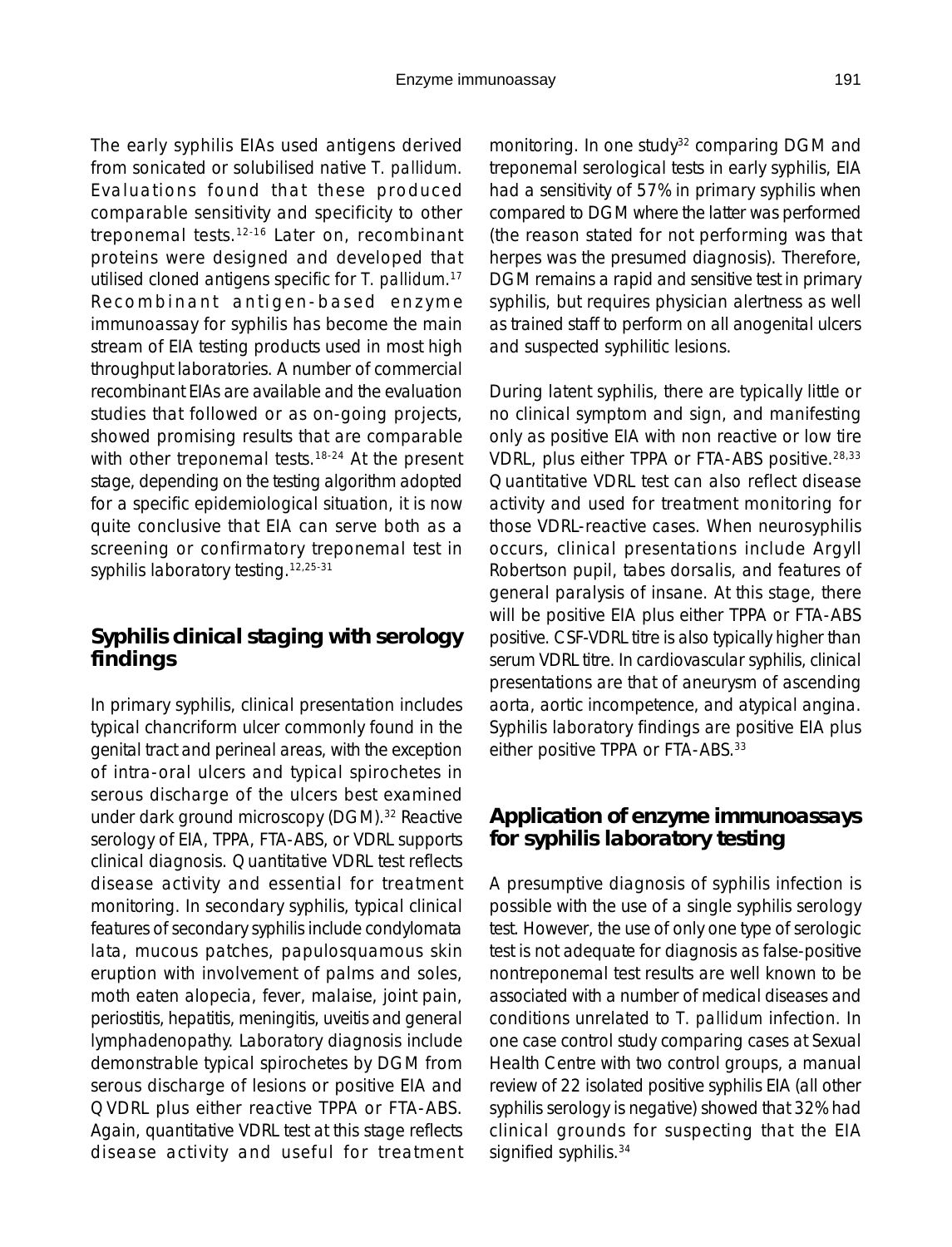For many years, the diagnostic approach to syphilis had been based upon the traditional testing algorithm, viz: screening by a nontreponemal test (VDRL or RPR), and then confirmation of reactive results and/or clinical observations with a treponemal test such as TPPA, FTA-ABS (Figure 1). This strategy is still in use in some of the public health laboratories and clinical laboratories in the United States.25 In Hong Kong and elsewhere where clinical laboratories have much smaller volume of testing work, this approach for syphilis laboratory diagnosis is currently still used.

# **Recent development**

Laboratory diagnostic approach for syphilis has changed gradually in recent years. First in Europe and then in the United States, the availability of syphilis EIA tests became widespread since the turn of the century.26-28 EIA format is ideally fitted for automation whereby screening of large numbers of specimens is required, and results can be read objectively with reports generated electronically to minimise problems of manual transcriptions. Blood banks, high-volume reference or clinical laboratories had generally chosen to switch to treponemal EIA screening. As experiences gathered, however, there are a few points that should be observed while interpreting EIA test results. EIA screening identifies persons with treated, untreated or incompletely treated syphilis.<sup>35</sup> It should be remembered that this is a test for patient's antibodies and, like other antibody tests, is dependent on host immune response and false positives do occur.36-42

A new laboratory testing algorithm for screening with treponemal test has been recommended.<sup>26-28</sup> For all reactive EIA test results from the initial screening, there should be confirmation with a nontreponemal test.27 If the nontreponemal test result is also reactive, and there is no reliable clinical history and/or treatment, then the patient could be presumed having syphilis infection and



**Figure 1.** Traditional syphilis testing algorithm.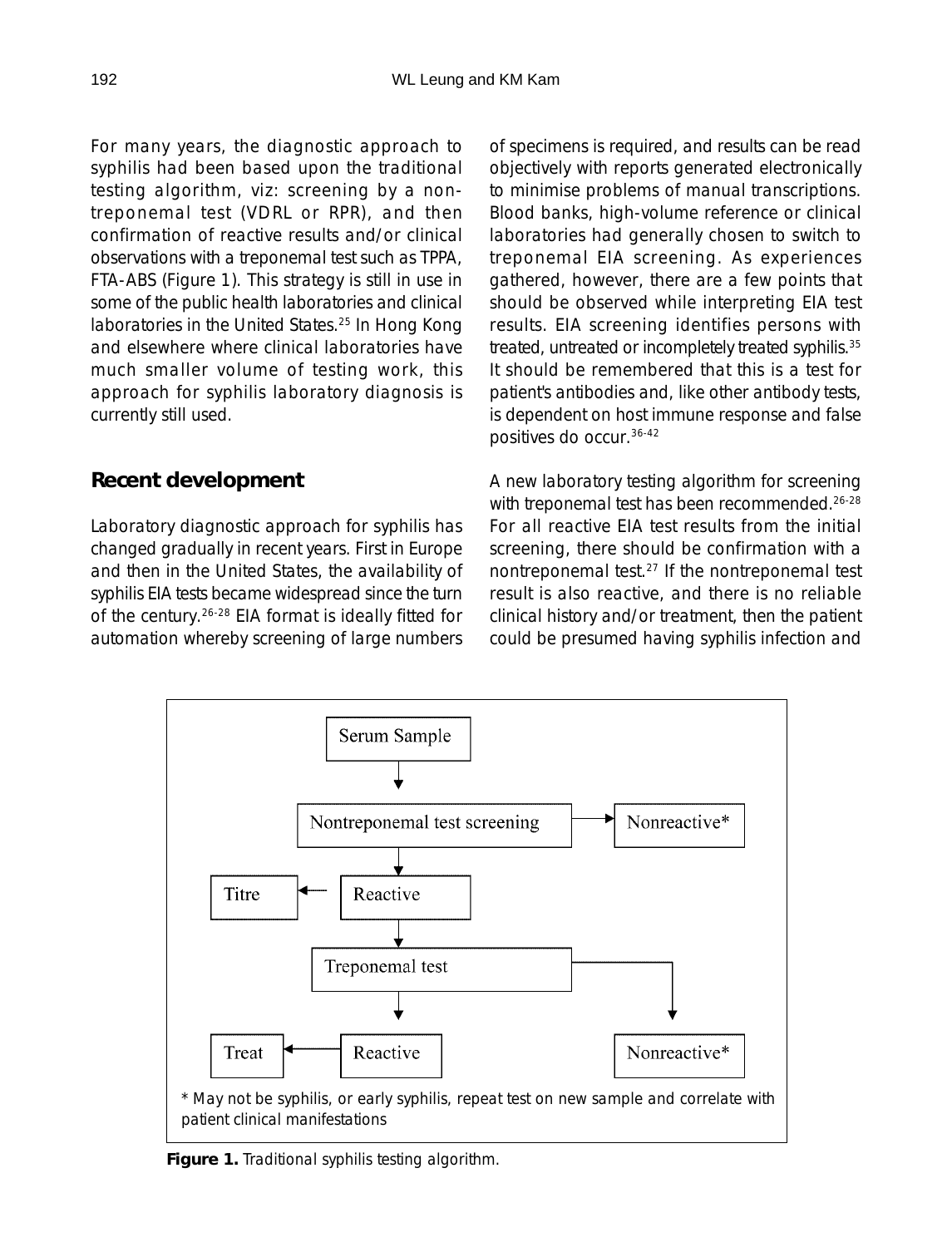require treatment. If the nontreponemal test is negative, then another treponemal test (FTA-ABS, TPPA) that uses a different testing format than EIA, should be performed. If this second treponemal test is also positive, treatment could be initiated after discussion with a venereology specialist.

## **Serological diagnosis with treponemal EIA screening strategy**

Considering the disease pattern and testing population that are presented to the Syphilis Laboratory in Public Health Laboratory Centre in Hong Kong, our current EIA treponemal screening strategy has been designed to be in line with international practice as well as local demographics. Specifically, we have included, for those EIA positives, confirmation with one more treponemal test on top (Figure 2). Although this practice increases the diagnostic specificity following a positive EIA test, there is a concomitant increase in laboratory workload which is justifiable because of improvement in patient diagnostic accuracy.

A point of note is that not all syphilis EIA tests perform alike. In a comparative study of three



**Figure 2.** Syphilis testing algorithm in Public Health Laboratory Centre, Hong Kong.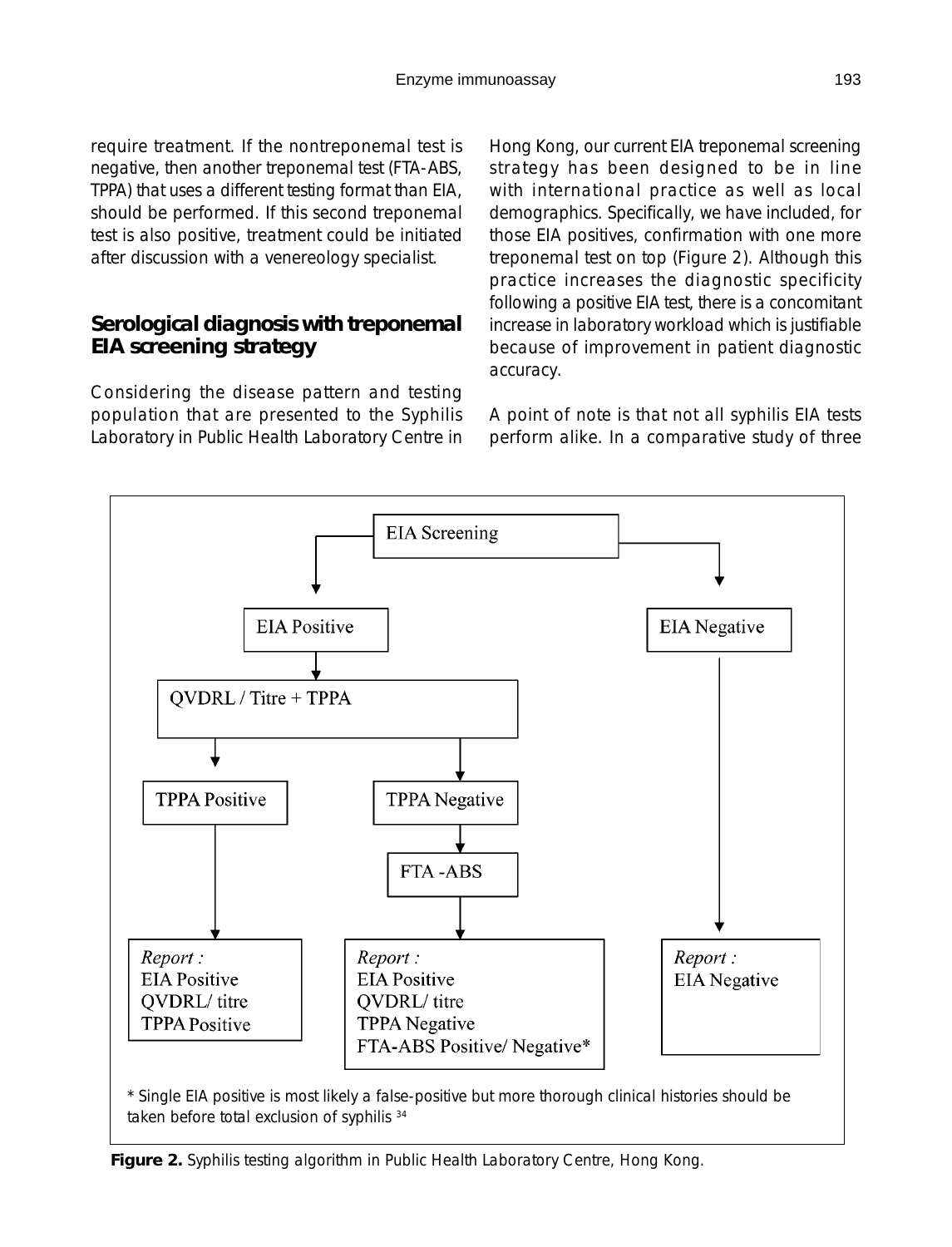commercially available syphilis EIA kits, the specificity (97.89%) of one is lowest amongst the three (the other two being 99.59% and 99.76%) but also the cheapest.<sup>43</sup> Therefore, the replacement of any existing test depends greatly on the purpose of the individual laboratory whereas performance characteristics considered with an appropriate economic evaluation. For HIVpositive patients, it should be remembered that each treponemal test (EIA-IgG, TPPA, FTA-ABS) gave a lower sensitivity (82%, 86%, 79% respectively) than in the HIV-negative group (97%), although the difference was significant only in the case of FTA-ABS test in that study.<sup>44</sup> With continued enhancement of the EIA testing platforms, therefore, the testing strategy can be reviewed when more experiences are gathered especially in relation to different subgroups.

# **Conclusion**

The transition from nontreponemal test screening to EIA screening requires a paradigm change in the interpretation of serology results. Clinical findings with treatment history and risk factors should go together with the laboratory findings before making diagnosis and for treatment. It will be an on-going evaluation exercise after implementing the new syphilis screening strategy in terms of cost effectiveness from both patient care and public health perspectives. With rapid advancement in laboratory medicine, we should prepare ourselves to readily evaluate and accept new modalities in syphilis diagnosis.

# **References**

- 1. Larsen SA, Steiner BM, Rudolph AH. Laboratory diagnosis and interpretation of tests for syphilis. Clin Microbiol Rev 1995;8:1-21.
- 2. Young H. Syphilis: new diagnostic directions. Int J STD AIDS 1992;3:391-413.
- 3. Kam KM. Current issues in laboratory investigations for syphilis. Hong Kong J Dermatol Venereol 2005; 13:67-8.
- 4. Nelson RA Jr, Mayer MM. Immobilization of Treponema pallidum in vitro by antibody produced in syphilitic

infection. J Exp Med 1949;89:369-93.

- 5. Deacon WE, Falcone VH, Harris A. A fluorescent test for treponemal antibodies. Proc Soc Exp Biol Med 1957; 96:477-80.
- 6. Engvall E, Jonsson K, Perlmann P. Enzyme-linked immunosorbent assay. II. Quantitative assay of protein antigen, immunoglobulin G, by means of enzymelabelled antigen and antibody-coated tubes. Biochim Biophys Acta 1971;251:427-34.
- 7. Engvall E, Perlmann P. Enzyme-linked immunosorbent assay, Elisa. 3. Quantitation of specific antibodies by enzyme-labeled anti-immunoglobulin in antigencoated tubes. J Immunol 1972;109:129-35.
- 8. Veldkamp J, Visser AM. Application of the enzymelinked immunosorbent assay (ELISA) in the serodiagnosis of syphilis. Br J Vener Dis 1975;51:227- 31.
- 9. Voller A, Bidwell DE, Bartlett A. Enzyme immunoassays in diagnostic medicine. Theory and practice. Bull World Health Organ 1976;53:55-65.
- 10. Pedersen NS, Orum O, Mouritsen S. Enzyme-linked immunosorbent assay for detection of antibodies to the venereal disease research laboratory (VDRL) antigen in syphilis. J Clin Microbiol 1987;25:1711-6.
- 11. White TJ, Fuller SA. Visuwell Reagin, a non-treponemal enzyme-linked immunosorbent assay for the serodiagnosis of syphilis. J Clin Microbiol 1989;27: 2300-4.
- 12. Pope V, Hunter EF, Feeley JC. Evaluation of the microenzyme-linked immunosorbent assay with Treponema pallidum antigen. J Clin Microbiol 1982; 15:630-4.
- 13. Farshy CE, Hunter EF, Larsen SA, Cerny EH. Doubleconjugate enzyme-linked immunosorbent assay for immunoglobulins G and M against Treponema pallidum. J Clin Microbiol 1984;20:1109-13.
- 14. Muller F, Moskophidis M. Evaluation of an enzyme immunoassay for IgM antibodies to Treponema pallidum in syphilis in man. Br J Vener Dis 1984;60: 288-92.
- 15. Farshy CE, Hunter EF, Helsel LO, Larsen SA. Four-step enzyme-linked immunosorbent assay for detection of Treponema pallidum antibody. J Clin Microbiol 1985; 21:387-9.
- 16. Burdash NM, Hinds KK, Finnerty JA, Manos JP. Evaluation of the syphilis Bio-EnzaBead assay for detection of treponemal antibody. J Clin Microbiol 1987;25:808-11.
- 17. Ijsselmuiden OE, Schouls LM, Stolz E, Aelbers GN, Agterberg CM, Top J, et al. Sensitivity and specificity of an enzyme-linked immunosorbent assay using the recombinant DNA-derived Treponema pallidum protein TmpA for serodiagnosis of syphilis and the potential use of TmpA for assessing the effect of antibiotic therapy. J Clin Microbiol 1989;27:152-7.
- 18. Zrein M, Maure I, Boursier F, Soufflet L. Recombinant antigen-based enzyme immunoassay for screening of Treponema pallidum antibodies in blood bank routine. J Clin Microbiol 1995;33:525-7.